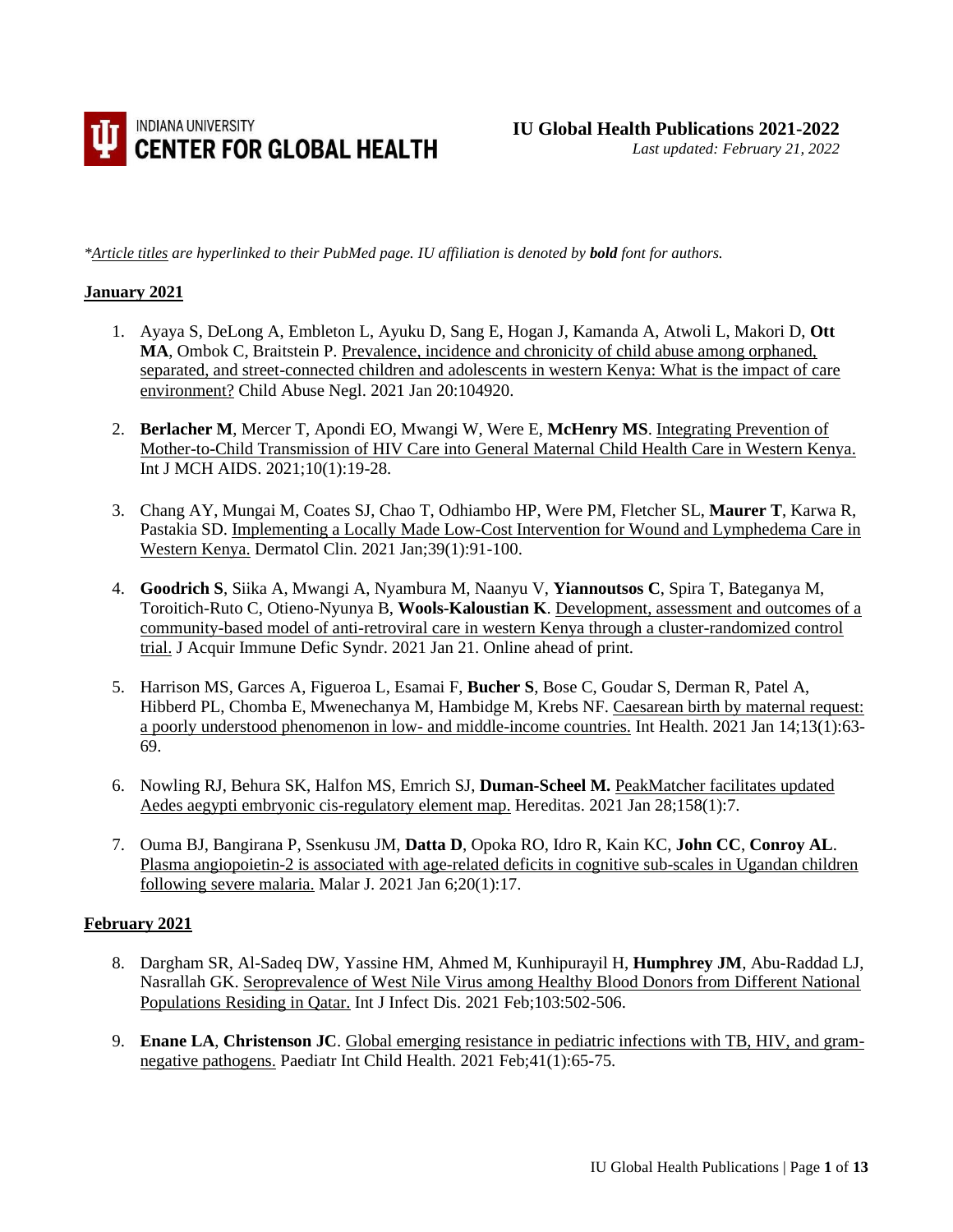- 10. Jessani S, Saleem S, Hoffman MK, Goudar SS, Derman RJ, Moore JL, Garces A, Figueroa L, Krebs NF, Okitawutshu J, Tshefu A, Bose CL, Mwenechanya M, Chomba E, Carlo WA, Das PK, Patel A, Hibberd PL, Esamai F, **Liechty EA**, **Bucher S**, Nolen TL, Koso-Thomas M, Miodovnik M, McClure EM, Goldenberg RL. [Association of haemoglobin levels in the first trimester and at 26-30](https://pubmed.ncbi.nlm.nih.gov/33629490/) weeks with fetal and [neonatal outcomes: a secondary analysis of the Global Network for Women's and Children's Health's](https://pubmed.ncbi.nlm.nih.gov/33629490/)  [ASPIRIN Trial.](https://pubmed.ncbi.nlm.nih.gov/33629490/) BJOG. 2021 Feb 24. Online ahead of print.
- 11. **Li HW**, Saruni SI, **Carpenter K**, Chepkemoi E, Ochieng NA, Obanda LN, **Haskett L**, **Cornetta K**, Brown C, Korir M, **Keung CH**, Kussin PS. [Use of a Novel Trigger Tool to Identify Palliative Care Needs](https://pubmed.ncbi.nlm.nih.gov/33625266/)  [in Surgical Patients at a National Referral Hospital in Kenya: A Pilot Study.](https://pubmed.ncbi.nlm.nih.gov/33625266/) J Palliat Med. 2021 Feb 23. Online ahead of print.
- 12. Oyungu E, Roose AW, Ombitsa AR, Yang Z, Vreeman RC, **McHenry MS.** [Anemia and Iron-Deficiency](https://pubmed.ncbi.nlm.nih.gov/33748341/)  [Anemia in Children Born to Mothers with HIV in Western Kenya.](https://pubmed.ncbi.nlm.nih.gov/33748341/) Glob Pediatr Health. 2021 Feb 22;8:2333794X21991035.
- 13. Papas RK, Gakinya BN, Mwaniki MM, Lee H, Keter AK, Martino S, Klein DA, Liu T, Loxley MP, **Sidle JE**, Schlaudt K, Nafula T, Omodi VM, Baliddawa JB, Kinyanjui DW, Maisto SA. [A randomized clinical](https://pubmed.ncbi.nlm.nih.gov/32422685/)  [trial of a group cognitive-behavioral therapy to reduce alcohol use among human immunodeficiency](https://pubmed.ncbi.nlm.nih.gov/32422685/)  [virus-infected outpatients in western Kenya.](https://pubmed.ncbi.nlm.nih.gov/32422685/) Addiction. 2021 Feb;116(2):305-318.
- 14. Villalobos-Rodelo JJ, Mendoza-Rodríguez M, Islas-Zarazúa R, Márquez-Rodríguez S, Mora-Acosta M, Pontigo-Loyola AP, Márquez-Corona ML, Medina-Solís CE, **Maupomé G.** [Experience and Prevalence](https://pubmed.ncbi.nlm.nih.gov/33546186/)  [of Dental Caries in 6 to 12-Year-Old School Children in an Agricultural Community: A Cross-Sectional](https://pubmed.ncbi.nlm.nih.gov/33546186/)  [Study.](https://pubmed.ncbi.nlm.nih.gov/33546186/) Children (Basel). 2021 Feb 3;8(2):99.

# **March 2021**

- 15. Brazier E, Tymejczyk O, Zaniewski E, Egger M, **Wools-Kaloustian K**, **Yiannoutsos CT**, Jaquet A, Althoff KN, Lee JS, Caro-Vega Y, Luz PM, Tanuma J, Niyongabo T, Nash D[.](https://pubmed.ncbi.nlm.nih.gov/33693517/)  [Effects of national adoption of Treat-All guidelines on pre-ART CD4 testing and viral load monitoring](https://pubmed.ncbi.nlm.nih.gov/33693517/)  [after ART initiation: A regression discontinuity analysis.](https://pubmed.ncbi.nlm.nih.gov/33693517/) Clin Infect Dis. 2021 Mar 9:ciab222. Online ahead of print.
- 16. Desmonde S, Ciaranello AL, Malateste K, Musick B, Patten G, Vu AT, Edmonds A, Neilan AM, Duda SN, **Wools-Kaloustian K**, Davies MA, Leroy V; IeDEA Consortium. [Age-specific mortality rate ratios](https://pubmed.ncbi.nlm.nih.gov/33252479/)  [in adolescents and youth aged 10-24 years living with perinatally versus nonperinatally acquired HIV.](https://pubmed.ncbi.nlm.nih.gov/33252479/) AIDS. 2021 Mar 15;35(4):625-632.
- 17. García AA, West Ohueri C, Garay R, Guzmán M, Hanson K, Vasquez M, Zuñiga J, **Tierney W**. [Community engagement as a foundation for improving neighborhood health.](https://pubmed.ncbi.nlm.nih.gov/33522011/) Public Health Nurs. 2021 Mar; 38(2): 223-231.
- 18. Junqueira C, Polidoro RB, Castro G, **Absalon S**, Liang Z, Sen Santara S, Crespo Â, Pereira DB, Gazzinelli RT, Dvorin JD, Lieberman J. [γδ T cells suppress Plasmodium falciparum blood-stage infection](https://pubmed.ncbi.nlm.nih.gov/33432229/)  [by direct killing and phagocytosis.](https://pubmed.ncbi.nlm.nih.gov/33432229/) Nat Immunol. 2021 Mar;22(3):347-357.
- 19. Manyega KM, Lotodo TC, Oduor MA, Namaemba DF, Omondi AA, Oyolo YL, Oguda J, **Loehrer PJ**, **Vik TA**, Asirwa FC. Retrospective Analysis of [Presentation, Treatment, and Outcomes of Multiple](https://pubmed.ncbi.nlm.nih.gov/33729826/)  [Myeloma at a Large Public Referral Hospital in Eldoret, Kenya.](https://pubmed.ncbi.nlm.nih.gov/33729826/) JCO Glob Oncol. 2021 Mar;7:391-399.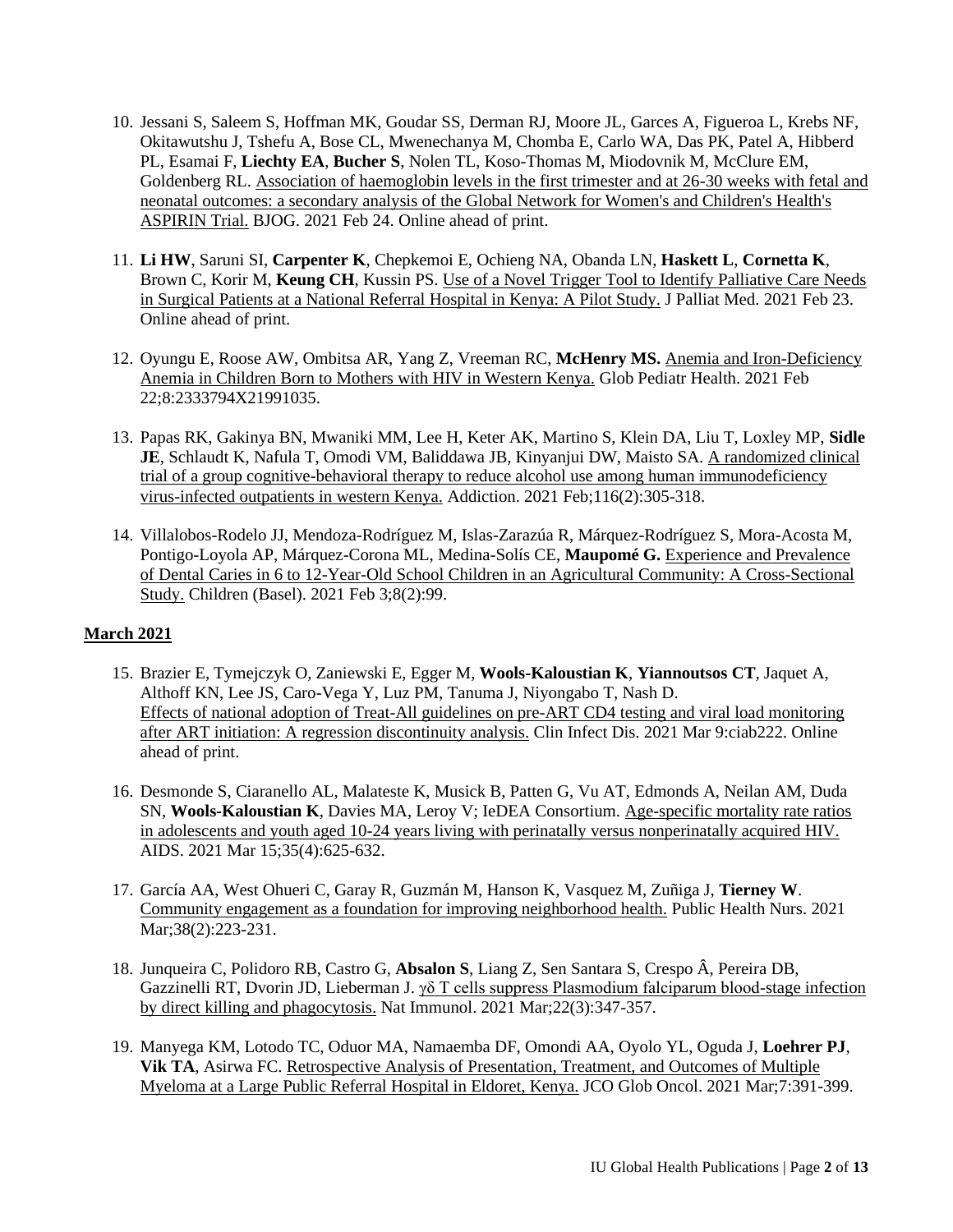- 20. **McHenry MS**, Oyungu E, Yang Z, Hines AC, Ombitsa AR, Vreeman RC, Abubakar A, Monahan PO. [Cultural adaptation of the Bayley Scales of Infant and Toddler Development, 3rd Edition for use in](https://pubmed.ncbi.nlm.nih.gov/33453695/)  [Kenyan children aged 18-36 months: A psychometric study.](https://pubmed.ncbi.nlm.nih.gov/33453695/) Res Dev Disabil. 2021 Mar;110:103837.
- 21. Mejia P, Treviño-Villarreal JH, De Niz M, Meibalan E, Longchamp A, Reynolds JS, **Turnbull LB**, Opoka RO, Roussilhon C, Spielmann T, Ozaki CK, Heussler VT, Seydel KB, Taylor TE, **John CC**, Milner DA, Marti M, Mitchell JR[. Adipose tissue parasite sequestration drives leptin production in mice](https://pubmed.ncbi.nlm.nih.gov/33762334/)  [and correlates with human cerebral malaria.](https://pubmed.ncbi.nlm.nih.gov/33762334/) Sci Adv. 2021 Mar 24;7(13):eabe2484.
- 22. Oduor MA, Lotodo TC, **Vik TA**, Manyega KM, **Loehrer P**, Omondi AA, **Oguda JO**, Asirwa FC. [Building a Sustainable Comprehensive Multiple Myeloma Program in Western Kenya.](https://pubmed.ncbi.nlm.nih.gov/33739854/) JCO Glob Oncol. 2021 Mar;7:400-407.
- 23. **Tierney WM**, Auzenne D, Cook L, Jones BL, Mackert M, Paydarfar D, Ding X, Woods JM, Kahlon M. [Importance of Community Impact as the Fourth Academic Mission: A Qualitative Study.](https://pubmed.ncbi.nlm.nih.gov/33709790/) Popul Health Manag. 2021 Mar 11. Online ahead of print.
- 24. [Villalobos-Rodelo JJ, Lucas-Rincón SE, Jimenez-Gayosso SI, Hernández-Martínez CT, Márquez-Corona](https://pubmed.ncbi.nlm.nih.gov/33704655/)  [ML, Pontigo-Loyola AP, Medina-Solís CE,](https://pubmed.ncbi.nlm.nih.gov/33704655/) **[Maupomé G.](https://pubmed.ncbi.nlm.nih.gov/33704655/)** [Characterizing Socioeconomic Inequalities in](https://pubmed.ncbi.nlm.nih.gov/33704655/)  [Professionally Applied Topical Fluoride Treatment Courses in Schoolchildren from a Developing](https://pubmed.ncbi.nlm.nih.gov/33704655/)  [Country.](https://pubmed.ncbi.nlm.nih.gov/33704655/) J Immigr Minor Health. 2021 Mar 11. Online ahead of print.
- 25. Chory A, Nyandiko M, Martin R, Aluoch J, **Scanlon ML**, Ashimosi C, Njoroge T, McAteer C, Apondi E, Vreeman RC. [HIV-Related Knowledge, Attitudes, Behaviors and Experiences of Kenyan Adolescents](https://www.ncbi.nlm.nih.gov/pmc/articles/PMC7940722/)  [Living with HIV Revealed in WhatsApp Group Chats.](https://www.ncbi.nlm.nih.gov/pmc/articles/PMC7940722/) J Int Assoc Provid AIDS Care, 2021 Jan-Dec; 20:2325958221999579. Publishd online Mar 4.

# **April 2021**

- 26. Casanova-Rosado AJ, Casanova-Rosado JF, Minaya-Sánchez M, Robles-Minaya JL, Casanova-Sarmiento JA, Márquez-Corona ML, Pontigo-Loyola AP, Isla-Granillo H, Mora-Acosta M, Márquez-Rodríguez S, Medina-Solís CE, **Maupomé G.** [Association of Edentulism with Various Chronic Diseases](https://pubmed.ncbi.nlm.nih.gov/33916223/)  [in Mexican Elders 60+ Years: Results of a Population-Based Survey.](https://pubmed.ncbi.nlm.nih.gov/33916223/) Healthcare (Basel). 2021 Apr 1;9(4):404.
- 27. Casanova-Rosado JF, Casanova-Rosado AJ, Minaya-Sánchez M, Casanova-Sarmiento JA, Robles-Minaya JL, Márquez-Rodríguez S, Mora-Acosta M, Islas-Zarazúa R, Márquez-Corona ML, Ávila-Burgos L, Medina-Solís CE, **Maupomé G.** [Self-Reported Dental Caries by Mexican Elementary and Middle-](https://pubmed.ncbi.nlm.nih.gov/33917854/)[School Schoolchildren in the Context of Socioeconomic Indicators: A National Ecological Study.](https://pubmed.ncbi.nlm.nih.gov/33917854/) Children (Basel). 2021 Apr 8;8(4):289.
- 28. **Enane LA**, Apondi E, Omollo M, Toromo JJ, Bakari S, Aluoch J, Morris C, Kantor R, Braitstein P, **Fortenberry JD**, Nyandiko WM, **Wools-Kaloustian K**, Elul B, Vreeman RC. ["I just keep quiet about it](https://pubmed.ncbi.nlm.nih.gov/33838007/)  and act as if everything is alright" - [The cascade from trauma to disengagement among adolescents living](https://pubmed.ncbi.nlm.nih.gov/33838007/)  [with HIV in western Kenya.](https://pubmed.ncbi.nlm.nih.gov/33838007/) J Int AIDS Soc. 2021 Apr;24(4):e25695.
- 29. Freeman EE, Semeere A, McMahon DE, Byakwaga H, Laker-Oketta M, Regan S, Wenger M, Kasozi C, Semakadde M, Bwana M, Kanyesigye M, Kadama-Makanga P, Rotich E, Kisuya J, **Wools-Kaloustian K**, Bassett IV, Busakhala N, Martin J. [Beyond T Staging in the "Treat All" Era: Severity and](https://pubmed.ncbi.nlm.nih.gov/33871409/)  [Heterogeneity of Kaposi's Sarcoma in East Africa.](https://pubmed.ncbi.nlm.nih.gov/33871409/) J Acquir Immune Defic Syndr. 2021 Apr 14. Online ahead of print.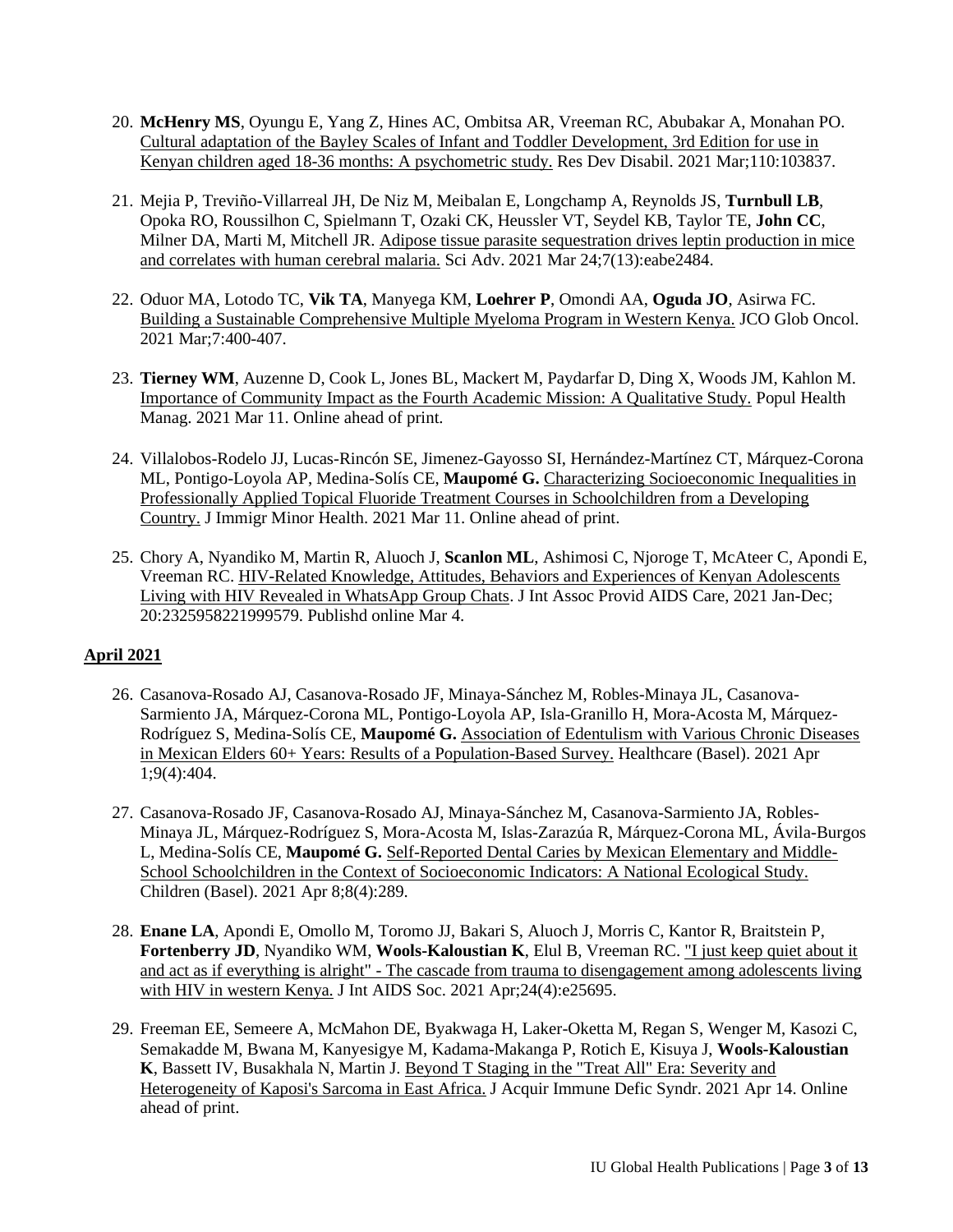- 30. Kumar P, Sammut SM, Madan JJ, **Bucher S**, Kumar MB. [Digital ≠ paperless: novel interfaces needed to](https://pubmed.ncbi.nlm.nih.gov/33879473/)  [address global health challenges.](https://pubmed.ncbi.nlm.nih.gov/33879473/) BMJ Glob Health. 2021 Apr;6(4):e005780.
- 31. **Raciti CG, Enane LA**, MacDonald KR, **Whipple EC, Ott MA**, **McHenry MS.** [Ethical considerations](https://pubmed.ncbi.nlm.nih.gov/33794891/)  [for research involving pregnant women living with HIV](https://pubmed.ncbi.nlm.nih.gov/33794891/) and their young children: a systematic review of [the empiric literature and discussion.](https://pubmed.ncbi.nlm.nih.gov/33794891/) BMC Med Ethics. 2021 Apr 1;22(1):38.
- 32. Rodríguez L, Banks T, Barrett N, Espinoza M, **Tierney WM.** [A Medical School's Community](https://pubmed.ncbi.nlm.nih.gov/33606137/)  [Engagement Approach to Improve Population Health.](https://pubmed.ncbi.nlm.nih.gov/33606137/) J Community Health. 2021 Apr;46(2):420-427.
- 33. Starren JB, **Tierney WM**, Williams MS, Tang P, Weir C, Koppel R, Payne P, Hripcsak G, Detmer DE. [A](https://pubmed.ncbi.nlm.nih.gov/33585936/)  [retrospective look at the predictions and recommendations from the 2009 AMIA policy meeting: did we](https://pubmed.ncbi.nlm.nih.gov/33585936/)  [see EHR-related clinician burnout coming?](https://pubmed.ncbi.nlm.nih.gov/33585936/) J Am Med Inform Assoc. 2021 Apr 23;28(5):948-954.

### **May 2021**

- 34. Logie CH, Okumu M, Kibuuka Musoke D, Hakiza R, Mwima S, Kacholia V, Kyambadde P, Kiera UM, Mbuagbaw L; Migrant Health Dermatology Working Group (**Maurer T** is a member of this group). [The](https://pubmed.ncbi.nlm.nih.gov/33560587/)  [role of context in shaping HIV testing and prevention engagement among urban refugee and displaced](https://pubmed.ncbi.nlm.nih.gov/33560587/)  [adolescents and youth in Kampala, Uganda: findings from a qualitative study.](https://pubmed.ncbi.nlm.nih.gov/33560587/) Trop Med Int Health. 2021 May; 26(5): 572-581.
- 35. Nyakato P, Schomaker M, Sipambo N, Technau KG, Fatti G, Rabie H, Tanser F, Eley B, Euvrard J, Wood R, Tsondai PR, **Yiannoutsos CT**, Cornell M, Davies MA. [Virologic response of adolescents living](https://pubmed.ncbi.nlm.nih.gov/33492836/)  with perinatally acquired HIV receiving antiretroviral therapy in the period of early adolescence (10-14) [years\) in South Africa.](https://pubmed.ncbi.nlm.nih.gov/33492836/) AIDS. 2021 May 1;35(6):971-978.
- 36. Holla P, **Tran TM**[. Experience counts in the malaria response.](https://pubmed.ncbi.nlm.nih.gov/33888897/) Nat Immunol. 2021 May;22(5):537-539.
- 37. **Mandal RK**, Denny JE, Namazzi R, Opoka RO, **Datta D**, **John CC**, **Schmidt NW.**  [Dynamic modulation of spleen germinal center reactions by gut bacteria during Plasmodium infection.](https://pubmed.ncbi.nlm.nih.gov/33979614/) Cell Rep. 2021 May 11;35(6):109094.
- 38. Genberg BL, Wachira J, Steingrimsson JA, Pastakia S, Tran DNT, Said JA, Braitstein P, Hogan JW, Vedanthan R, **Goodrich S**, Kafu C, Wilson-Barthes M, Galárraga O. [Integrated community-based HIV](https://pubmed.ncbi.nlm.nih.gov/34006540/)  [and non-communicable disease care within microfinance groups in Kenya: study protocol for](https://pubmed.ncbi.nlm.nih.gov/34006540/) the [Harambee cluster randomised trial.](https://pubmed.ncbi.nlm.nih.gov/34006540/) BMJ Open. 2021 May 18;11(5):e042662.
- 39. **Duffey MM**, Ayuku D, Ayodo G, Abuonji E, Nyalumbe M, Giella AK, Hook JN, **Tran TM**, **McHenry MS.** [Translation and Cultural Adaptation of NIH Toolbox Cognitive Tests into Swahili and Dholuo](https://pubmed.ncbi.nlm.nih.gov/34027848/)  [Languages for Use in Children in Western Kenya.](https://pubmed.ncbi.nlm.nih.gov/34027848/) J Int Neuropsychol Soc. 2021 May 24:1-10.
- 40. Kiragga AN, Twinomuhwezi E, Banturaki G, Achieng M, Nampala J, Bagaya I, Kigozi J, Castelnuovo B, **Musick BS**, Hazra R, **Yiannoutsos CT**, **Wools-Kaloustian KK.** [Outcomes of retained and disengaged](https://pubmed.ncbi.nlm.nih.gov/34019568/)  [pregnant women living with HIV in Uganda.](https://pubmed.ncbi.nlm.nih.gov/34019568/) PLoS One. 2021 May 21;16(5):e0251413.
- 41. [Bresnahan BW, Vodicka E, Babigumira JB, Malik AM, Yego F, Lokangaka A, Chitah BM, Bauer Z,](https://pubmed.ncbi.nlm.nih.gov/34016085/)  [Chavez H, Moore JL, Garrison LP, Swanson JO, Swanson D, McClure EM, Goldenberg RL, Esamai F,](https://pubmed.ncbi.nlm.nih.gov/34016085/)  [Garces AL, Chomba E, Saleem S, Tshefu A, Bose CL, Bauserman M, Carlo W,](https://pubmed.ncbi.nlm.nih.gov/34016085/) **Bucher S**, **Liechty EA**,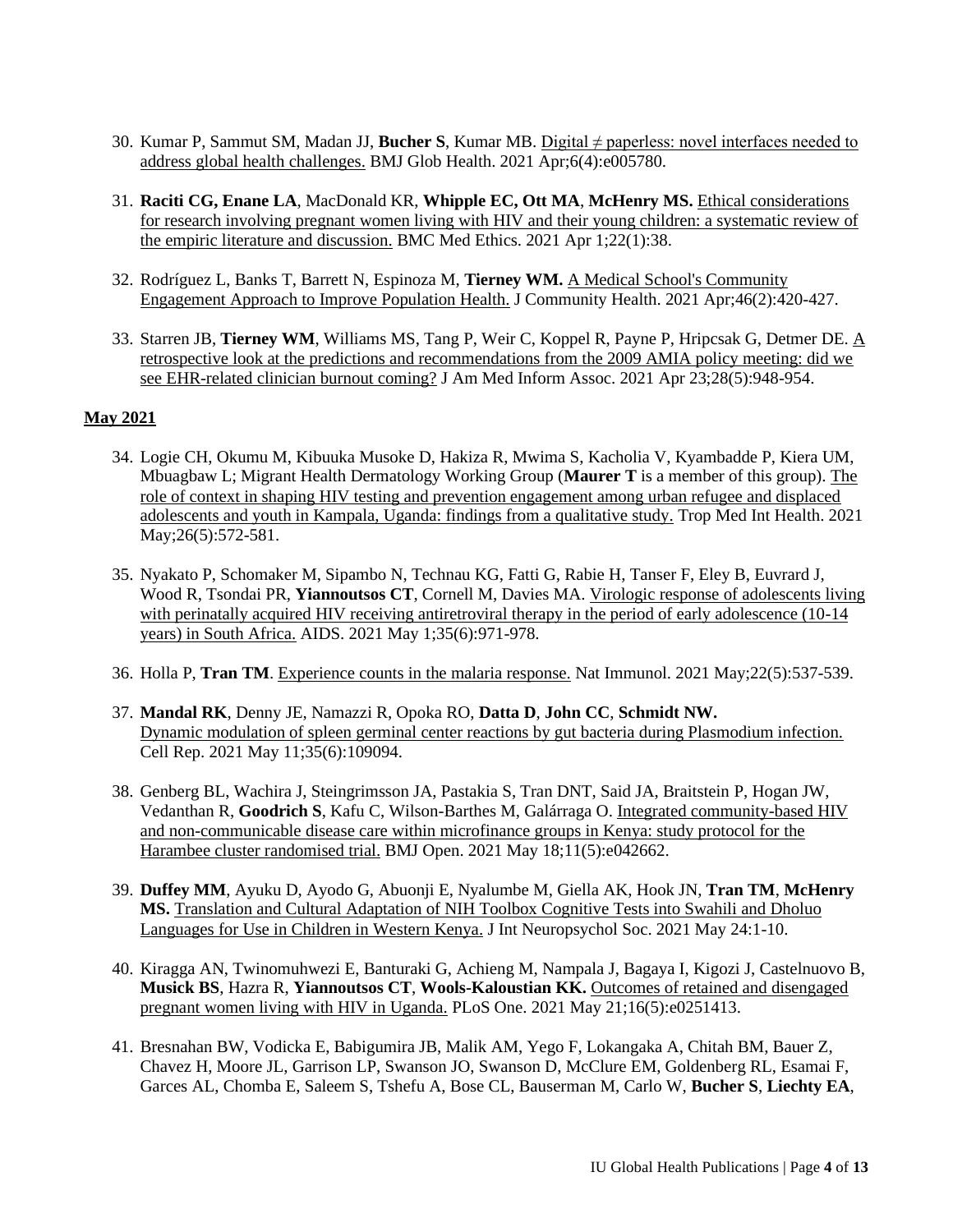[Nathan RO. Cost estimation alongside a multi-regional, multi-country randomized trial of antenatal](https://pubmed.ncbi.nlm.nih.gov/34016085/)  [ultrasound in five low-and-middle-income countries.](https://pubmed.ncbi.nlm.nih.gov/34016085/) BMC Public Health. 2021 May 20;21(1):952.

- 42. Sirajee R, **Conroy AL**, Namasopo S, Opoka RO, Lavoie S, Forgie S, Salami BO, Hawkes MT[. Growth](https://pubmed.ncbi.nlm.nih.gov/33819206/)  [faltering and developmental delay in HIV-exposed uninfected Ugandan infants: A prospective cohort](https://pubmed.ncbi.nlm.nih.gov/33819206/)  [study.](https://pubmed.ncbi.nlm.nih.gov/33819206/) J Acquir Immune Defic Syndr*.* May 2021; 87(1):730-740.
- 43. **Mysore K, Hapairai L, Li P, Roethele J, Sun L, Igiede J, Misenti J, Duman-Scheel M.** [A functional](https://pubmed.ncbi.nlm.nih.gov/34017069/)  [requirement for sex-determination M/m locus region lncRNA genes in Aedes aegypti female larvae.](https://pubmed.ncbi.nlm.nih.gov/34017069/) Sci Rep. 2021 May 20;11(1):10657.

### **June 2021**

- 44. Oyungu E, **Roose A**, Ombitsa AR, Vreeman RC, **McHenry MS**[. Child Development Monitoring in Well](https://pubmed.ncbi.nlm.nih.gov/34026324/)[baby Clinics in Kenya.](https://pubmed.ncbi.nlm.nih.gov/34026324/) Int J MCH AIDS. 2021;10(1):128-133.
- 45. Bangirana P, Birabwa A, Nyakato M, Nakitende AJ, Kroupina M, Ssenkusu JM, Nakasujja N, Musisi S, **John CC**, Idro R. [Use of the creating opportunities for parent empowerment programme to decrease](https://pubmed.ncbi.nlm.nih.gov/34120616/)  [mental health problems in Ugandan children surviving severe malaria: a randomized controlled trial.](https://pubmed.ncbi.nlm.nih.gov/34120616/) Malar J. 2021 Jun 13;20(1):267.
- 46. Ondigo BN, Moormann AM, **John CC.** [Time to Reflect on Global Health Agenda in Kenya: A Tribute to](https://pubmed.ncbi.nlm.nih.gov/34120957/)  [our Academic and Biomedical Research Mentors.](https://pubmed.ncbi.nlm.nih.gov/34120957/) J Health Care Poor Underserved. 2021;32(2):xvi-xxi.
- 47. **Agley J, Delong J, Janota A, Carson A, Roberts J, Maupomé G.** [Reflections on project ECHO:](https://pubmed.ncbi.nlm.nih.gov/34076567/)  [qualitative findings from five different ECHO programs.](https://pubmed.ncbi.nlm.nih.gov/34076567/) Med Educ Online. 2021;26(1):1936435.
- 48. **Al-Tawfiq JA**, Petersen E, Memish ZA, Perlman S, Zumla A. [Middle East Respiratory Syndrome](https://pubmed.ncbi.nlm.nih.gov/34144180/)  Coronavirus - the need for **global** [proactive surveillance, sequencing and modeling.](https://pubmed.ncbi.nlm.nih.gov/34144180/) Travel Med Infect Dis. 2021 Jun 15:102118.
- 49. Chory A, Nyandiko W, Beigon W, Aluoch J, Ashimosi C, Munyoro D, **Scanlon M**, Apondi E, Vreeman R. [Perspectives of education sector stakeholders on a teacher training module to reduce HIV/AIDS stigma](https://pubmed.ncbi.nlm.nih.gov/34193095/)  [in Western Kenya.](https://pubmed.ncbi.nlm.nih.gov/34193095/) BMC Public Health. 2021 Jun 30;21(1):1281.
- 50. Hernández-Martínez CT, Jiménez-Gayosso SI, Lucas-Rincón SE, Robles-Bermeo NL, Patiño-Marín N, Villalobos-Rodelo JJ, Medina-Solís CE, **Maupomé G**. [Dental pain prevalence associated with caries](https://pubmed.ncbi.nlm.nih.gov/34161413/)  [experience in pediatric patients in a clinical sample in Mexico.](https://pubmed.ncbi.nlm.nih.gov/34161413/) Braz Oral Res. 2021 Jun 16;35:e076.
- 51. Huang Y, Mian Q, Conradi N, Opoka RO, **Conroy AL**, Namasopo S, Hawkes NT. [Estimated cost](https://pubmed.ncbi.nlm.nih.gov/34165579/)[effectiveness of solar-powered oxygen delivery for pneumonia in young children in low-resource settings.](https://pubmed.ncbi.nlm.nih.gov/34165579/) JAMA Netw Open. June 2021; 4(6):e2114686.
- 52. Ogwang R, Muhanguzi D, Mwikali K, Anguzu R, Kubofcik J, Nutman TB, Taylor M, Newton CR, Vincent A, **Conroy AL**, Marsh K, Idro R. [Systemic and cerebrospinal fluid immune and complement](https://pubmed.ncbi.nlm.nih.gov/34033255/)  [activation in Ugandan children and adolescents with long-standing nodding syndrome: A case-control](https://pubmed.ncbi.nlm.nih.gov/34033255/)  [study.](https://pubmed.ncbi.nlm.nih.gov/34033255/) Epilepsia Open. June 2021; 6(2):297-309.
- 53. **McHenry MS**, Tam RP, **Nafiseh AA**, **Etling MA**, Barnes AE, Rule ARL, Crouse HL, Haq H, Morris LE, Murray BL, Umphrey LA, Keating EM. [Global Health Partnerships During the COVID-19](https://pubmed.ncbi.nlm.nih.gov/34181576/)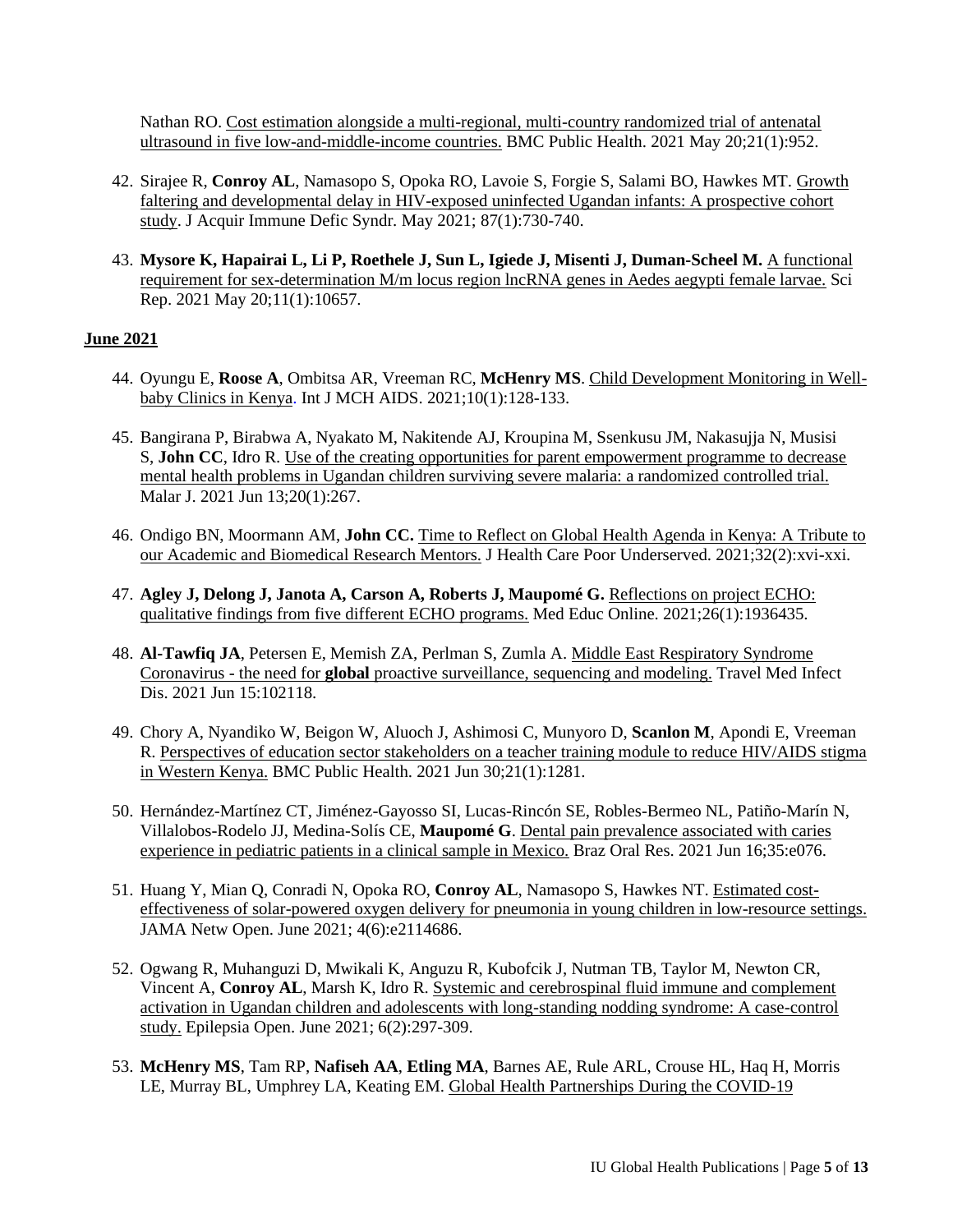[Pandemic: Perspectives and Insights from International Partners.](https://pubmed.ncbi.nlm.nih.gov/34181576/) Am J Trop Med Hyg. 2021 Jun 28. Online ahead of print.

- 54. Winter N, Stewart ATM, **Igiede J**, **Wiltshire RM**, **Hapairai L**, James L, Mohammed A, **Severson D, Duman-Scheel M**. [Assessment of Trinidad community stakeholder perspectives on the use of yeast](https://pubmed.ncbi.nlm.nih.gov/34185784/)  [interfering RNA-baited ovitraps for biorational control of Aedes mosquitoes.](https://pubmed.ncbi.nlm.nih.gov/34185784/) PLoS One. 2021 Jun 29;16(6):e0252997.
- 55. **Mysore K, Sun L, Roethele J, Li P, Igiede J, Misenti J, Duman-Scheel M.** [A conserved female](https://pubmed.ncbi.nlm.nih.gov/34174948/)[specific larval requirement for MtnB function facilitates sex separation in multiple species of disease](https://pubmed.ncbi.nlm.nih.gov/34174948/)  [vector mosquitoes.](https://pubmed.ncbi.nlm.nih.gov/34174948/) Parasit Vectors. 2021 Jun 26;14(1):338.

## **July 2021**

- 56. Chory A, **Callen G**, Nyandiko W, Njoroge T, Ashimosi C, Aluoch J, **Scanlon M**, McAteer C, Apondi E, Vreeman R. [A Pilot Study of a Mobile Intervention to Support Mental Health and Adherence Among](https://pubmed.ncbi.nlm.nih.gov/34292429/)  [Adolescents Living with HIV in Western Kenya.](https://pubmed.ncbi.nlm.nih.gov/34292429/) AIDS Behav. 2021 Jul 22:1-11. Online ahead of print.
- 57. **Ermel A**, **Tong Y**, Tonui P, Orang'o O, Muthoka K, **Wong N**, Manai T, Kiptoo S, **Loehrer PJ**, **Brown DR.** Longer duration of anti-retroviral therapy is associated with decreased risk of human [papillomaviruses detection in Kenyan women living with HIV.](https://pubmed.ncbi.nlm.nih.gov/34233531/) Int J STD AIDS. 2021 Jul 7. Online ahead of print.
- 58. Ray H, Sobiech KL, Alexandrova M, Songok JJ, Rukunga J, **Bucher S**. [Critical Interpretive Synthesis of](https://pubmed.ncbi.nlm.nih.gov/34302768/)  [Qualitative Data on the Health Care Ecosystem for Vulnerable Newborns in Low-](https://pubmed.ncbi.nlm.nih.gov/34302768/) to Middle-Income [Countries.](https://pubmed.ncbi.nlm.nih.gov/34302768/) J Obstet Gynecol Neonatal Nurs. 2021 Jul 21:S0884-2175(21)00090-3. Online ahead of print.
- 59. **Gillio AM, Li HW, Bhatia MB,** Chepkemoi E, Rutto EJ, **Carpenter KL,** Saruni SI, **Keung CH, Hunter-Squires JL**. [Gender Differences in Insurance, Surgical Admissions and Outcomes at a Kenyan](https://pubmed.ncbi.nlm.nih.gov/34340011/)  [Referral Hospital.](https://pubmed.ncbi.nlm.nih.gov/34340011/) J Surg Res. 2021 Jul 30;268:199-208. Online ahead of print.
- 60. Tarus A, **Cornetta K**, Morogo D, Nyongesa J, Elias H, Boit JM. [Palliative Care Needs in Breast Cancer](https://pubmed.ncbi.nlm.nih.gov/34333098/)  [Patients Entering Inpatient Hospice in Western](https://pubmed.ncbi.nlm.nih.gov/34333098/) Kenya. J Pain Symptom Manage. 2021 Jul 29:S0885- 3924(21)00465-6. Online ahead of print.
- 61. **Wang Y, Armijos RX, Xun P, Weigel MM**. [Dietary Inflammatory Index and Cardiometabolic Risk in](https://pubmed.ncbi.nlm.nih.gov/34444800/)  [Ecuadorian Women.](https://pubmed.ncbi.nlm.nih.gov/34444800/) Nutrients. 2021 Jul 30;13(8):2640.
- 62. Martin R, Ashimosi C, Nyandiko W, Chory A, Aluoch J, **Scanlon M**, Vreeman R. A [systematic](https://pubmed.ncbi.nlm.nih.gov/34330183/) review of [interventions to reduce HIV-related stigma among primary and secondary school teachers.](https://pubmed.ncbi.nlm.nih.gov/34330183/) AIDS Care. 2021 Jul 30:1-6. Online ahead of print.
- 63. Merrick CJ, **Absalon S**, Brochet M, Li Z, Suvorova ES. [Editorial: Celebrating Microbial Diversity: The](https://www.frontiersin.org/articles/10.3389/fcimb.2021.738994/full)  [Many Cell Cycles of Eukaryotic Microbes.](https://www.frontiersin.org/articles/10.3389/fcimb.2021.738994/full) Front Cell Infect Microbiol. 2021 Jul 28;11:738994.
- 64. Batte A, Berrens Z, Murphy K, Mufumba I, Sarangam ML, Hawkes MT, **Conroy AL**. [Malaria-](https://pubmed.ncbi.nlm.nih.gov/34267538/)[Associated Acute Kidney Injury in African Children: Prevalence, Pathophysiology, Impact, and](https://pubmed.ncbi.nlm.nih.gov/34267538/)  [Management Challenges.](https://pubmed.ncbi.nlm.nih.gov/34267538/) Int J Nephrol Renovasc Dis. 2021 Jul 8;14:235-253.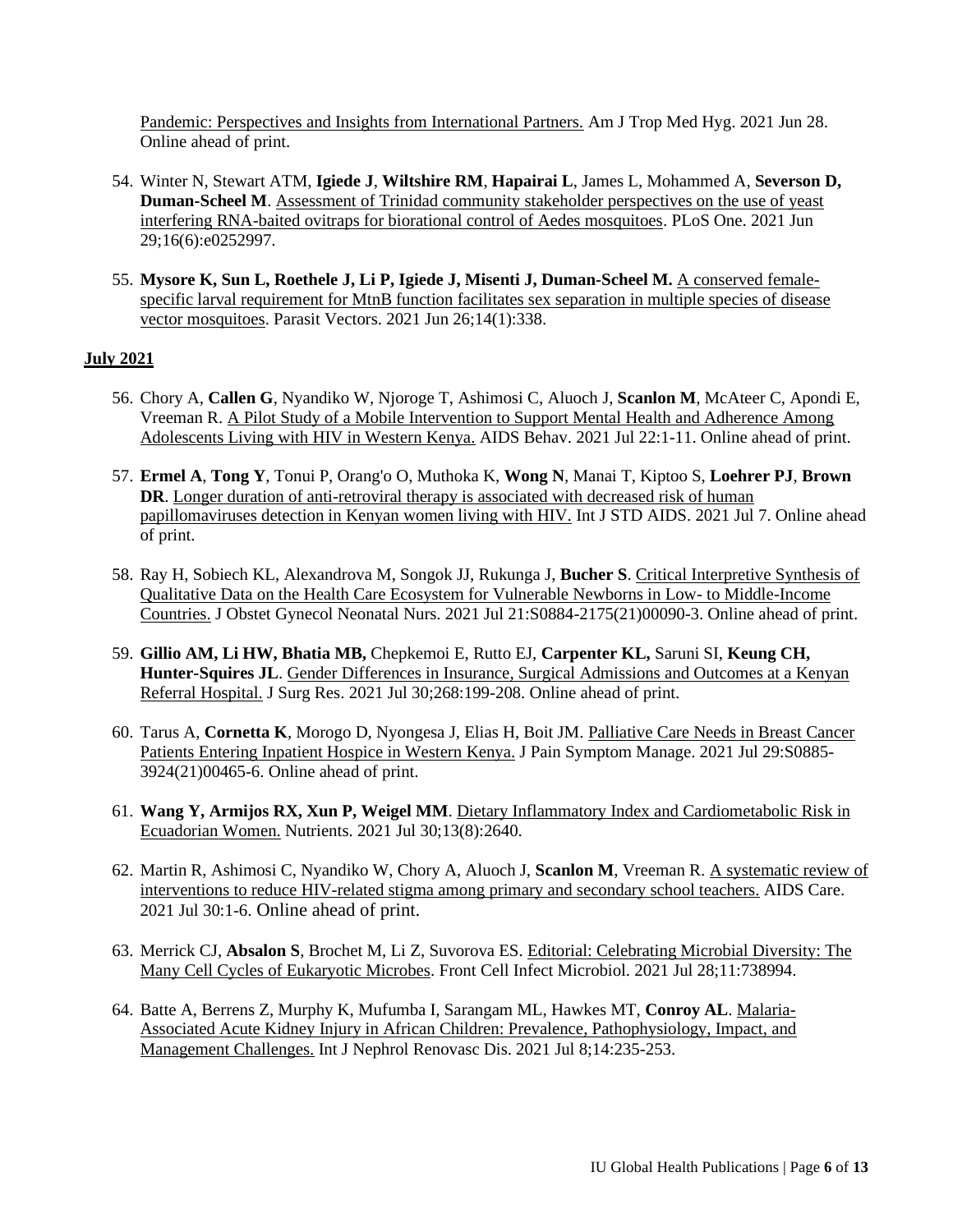65. **Conroy AL**, Opoka R, Bangirana P, Namazzi R, Okullo A, Georgieff M, Cusick S, Idro R, Ssenkusu, John CC. Parenteral artemisinins are associated with reduced mortality and neurologic deficits and [improved long-term behavioral outcomes in children with severe malaria.](https://link.springer.com/article/10.1186/s12916-021-02033-1) BMC Med. 2021 July;19(168).

## **August 2021**

- 66. Semeere A, Byakwaga H, Laker-Oketta M, Freeman E, Busakhala N, Wenger M, Kasozi C, Ssemakadde M, Bwana M, Kanyesigye M, Kadama-Makanga P, Rotich E, Kisuya J, Sang E, **Maurer T**, **Wools-Kaloustian K**, Kambugu A, Martin J. [Feasibility of Rapid Case Ascertainment for Cancer in East Africa:](https://pubmed.ncbi.nlm.nih.gov/34385076/)  [An Investigation of Community-Representative Kaposi Sarcoma in the Era of Antiretroviral Therapy.](https://pubmed.ncbi.nlm.nih.gov/34385076/) Cancer Epidemiol. 2021;74:101997. Online ahead of print.
- 67. Patel RC, Amorim G, Jakait B, Shepherd BE, Mocello AR, Musick B, Bernard C, Onono M, Bukusi EA, **Wools-Kaloustian K**, Cohen CR, **Yiannoutsos CT**; Implant/Efavirenz Study Group and the East Africa IeDEA Regional Consortium. [Pregnancies among women living with HIV using contraceptives and](https://pubmed.ncbi.nlm.nih.gov/34384443/)  [antiretroviral therapy in western Kenya: a retrospective, cohort study.](https://pubmed.ncbi.nlm.nih.gov/34384443/) BMC Med. 2021 Aug 13;19(1):178.
- 68. Laycock KM, **Enane LA**, Steenhoff AP. [Tuberculosis in Adolescents and Young Adults: Emerging Data](https://pubmed.ncbi.nlm.nih.gov/34449722/)  [on TB Transmission and Prevention among Vulnerable Young People.](https://pubmed.ncbi.nlm.nih.gov/34449722/) Trop Med Infect Dis. 2021 Aug 5;6(3):148.
- 69. Deyoe JE, Amisi JA, Szkwarko D, Tran DN, Luetke M, Kianersi S, Lee SH, Namae J, Genberg B, Laktabai J, Pastakia S, **Rosenberg M**. [The Relationship Between Household Microfinance Group](https://pubmed.ncbi.nlm.nih.gov/34409522/)  [Participation and Vaccine Adherence Among Children in Rural Western](https://pubmed.ncbi.nlm.nih.gov/34409522/) Kenya. Matern Child Health J. 2021 Aug 18. Online ahead of print.
- 70. Umoren R, **Bucher S**, Hippe DS, Ezenwa BN, Fajolu IB, Okwako FM, Feltner J, Nafula M, Musale A, Olawuyi OA, Adeboboye CO, Asangansi I, Paton C, Purkayastha S, Ezeaka CV, Esamai F. [eHBB: a](https://pubmed.ncbi.nlm.nih.gov/34433598/)  [randomised controlled trial of virtual reality or video for neonatal resuscitation refresher training in](https://pubmed.ncbi.nlm.nih.gov/34433598/)  [healthcare workers in resource-scarce settings.](https://pubmed.ncbi.nlm.nih.gov/34433598/) BMJ Open. 2021 Aug 25;11(8):e048506.
- 71. Mohan SC, **Bhatia MB**, Martinez CR, Suria N, Helenowski I, Thakur N, Bhalla A, Narwal R, Bhoi S, Swaroop M. [Evaluation of a First Responders Course in Rural North India.](https://pubmed.ncbi.nlm.nih.gov/34438189/) J Surg Res. 2021 Aug 23;268:485-490. Online ahead of print.

### **September 2021**

- 72. **Kianersi S**, Jules R, **Zhang Y**, **Luetke M**, **Rosenberg M**. [Associations between hurricane exposure, food](https://pubmed.ncbi.nlm.nih.gov/34177044/)  [insecurity, and microfinance; a cross-sectional study in Haiti.](https://pubmed.ncbi.nlm.nih.gov/34177044/) World Dev. 2021 Sep;145:105530.
- 73. **Enane LA**, Apondi E, Aluoch J, **Bakoyannis G**, Lewis Kulzer J, Kwena Z, Kantor R, Chory A, Gardner A, **Scanlon M**, **Goodrich S**, **Wools-Kaloustian K**, Elul B, Vreeman RC[. Social, economic, and health](https://pubmed.ncbi.nlm.nih.gov/34506555/)  [effects of the COVID-19 pandemic on adolescents retained in or recently disengaged from HIV care in](https://pubmed.ncbi.nlm.nih.gov/34506555/)  [Kenya.](https://pubmed.ncbi.nlm.nih.gov/34506555/) PLoS One. 2021 Sep 10;16(9):e0257210.
- 74. **Scanlon ML**, Maldonado LY, Ikemeri JE, Jumah A, Anusu G, Chelagat S, Keter JC, Songok J, **Ruhl LJ**, Christoffersen-Deb A. ['It was hell in the community': a qualitative study of maternal and child health care](https://pubmed.ncbi.nlm.nih.gov/34556148/)  [during health care worker strikes in Kenya.](https://pubmed.ncbi.nlm.nih.gov/34556148/) Int J Equity Health. 2021 Sep 23;20(1):210.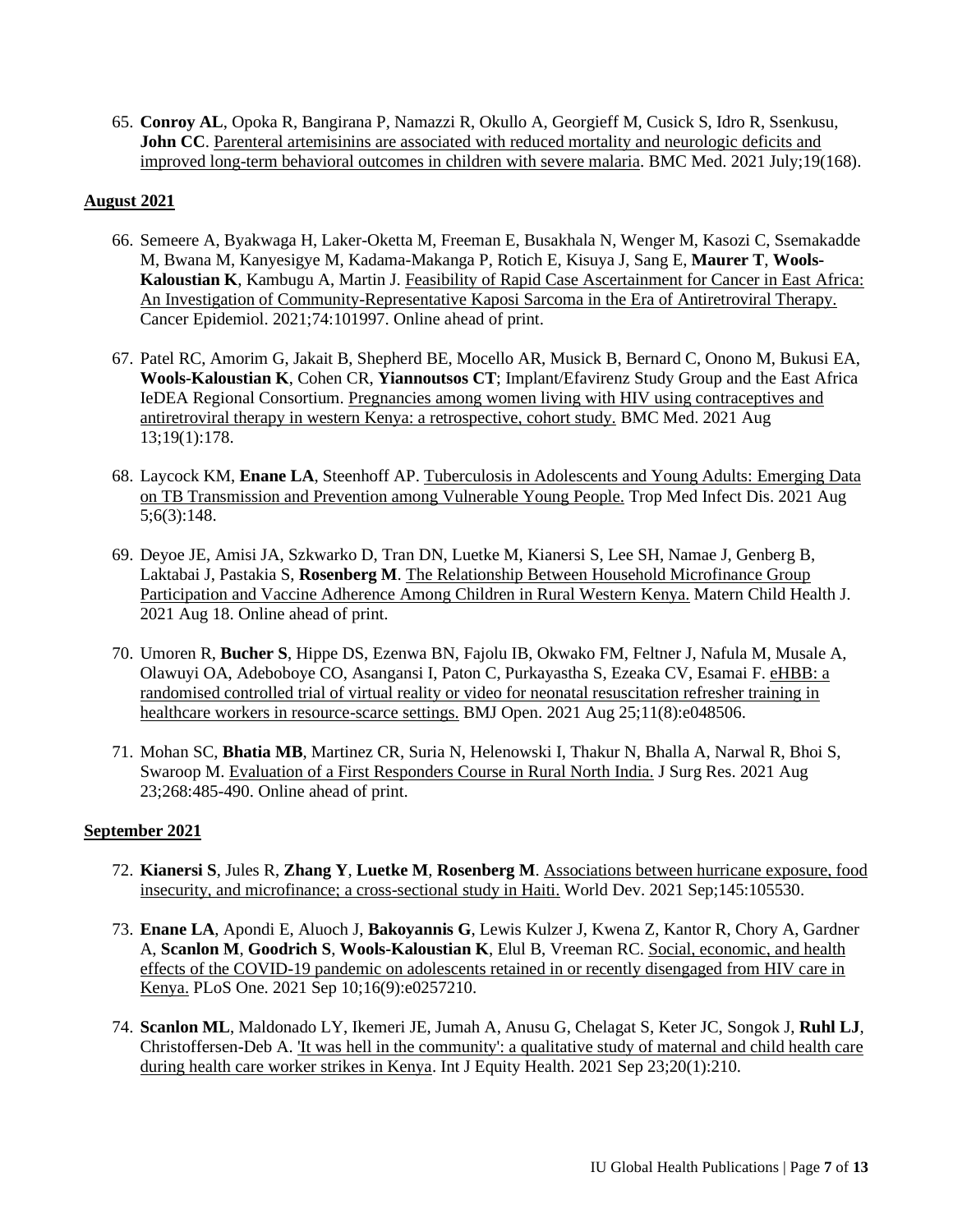- 75. **Scanlon ML**, Maldonado LY, Ikemeri JE, Jumah A, Anusu G, Bone JN, Chelagat S, Keter JC, **Ruhl L**, Songok J, Christoffersen-Deb A. [A retrospective study of the impact of health worker strikes on maternal](https://pubmed.ncbi.nlm.nih.gov/34465317/)  [and child health care utilization in western Kenya.](https://pubmed.ncbi.nlm.nih.gov/34465317/) BMC Health Serv Res. 2021 Sep 1;21(1):898.
- 76. **Salgado C**, Ayodo G, **Macklin MD**, Gould MP, **Nallandhighal S**, Odhiambo EO, Obala A, O'Meara WP, **John CC**, **Tran TM**. [The prevalence and density of asymptomatic Plasmodium falciparum](https://pubmed.ncbi.nlm.nih.gov/34535134/)  [infections among children and adults in three communities of western Kenya.](https://pubmed.ncbi.nlm.nih.gov/34535134/) Malar J. 2021 Sep 17;20(1):371.
- 77. Braitstein P, DeLong A, Ayuku D, **Ott M**, Atwoli L, Galárraga O, Sang E, Hogan J. [Association of Care](https://pubmed.ncbi.nlm.nih.gov/34529063/)  [Environment With HIV Incidence and Death Among Orphaned, Separated, and Street-Connected](https://pubmed.ncbi.nlm.nih.gov/34529063/)  [Children and Adolescents in Western](https://pubmed.ncbi.nlm.nih.gov/34529063/) Kenya. JAMA Netw Open. 2021 Sep 1;4(9):e2125365.
- 78. Kassanjee R, Johnson LF, Zaniewski E, Ballif M, Christ B, **Yiannoutsos CT**, Nyakato P, Desmonde S, Edmonds A, Sudjaritruk T, Pinto J, Vreeman R, Dahourou DL, Twizere C, Kariminia A, Carlucci JG, Kasozi C, Davies MA; International epidemiology Databases to Evaluate AIDS (IeDEA) Collaboration. [Global HIV mortality trends among children on antiretroviral treatment corrected for under-reported](https://pubmed.ncbi.nlm.nih.gov/34546646/)  [deaths: an updated analysis of the International epidemiology Databases to Evaluate AIDS collaboration.](https://pubmed.ncbi.nlm.nih.gov/34546646/) J Int AIDS Soc. 2021 Sep;24 Suppl 5(Suppl 5):e25780.
- 79. **Christie BM**, Kurnik NM, Park E, Ranganathan K, Smith AA. [Rethinking Global Health Education in](https://pubmed.ncbi.nlm.nih.gov/34584823/)  [Plastic Surgery Residency.](https://pubmed.ncbi.nlm.nih.gov/34584823/) Plast Reconstr Surg Glob Open. 2021 Sep 22;9(9):e3775.
- 80. Weckman AM, **Conroy AL**, Madanitsa M, Gnaneswaran B, McDonald CR, Kalilani-Phiri L, Chandna J, Ali D, Mwapasa V, Khairallah C, Thwai KL, Meshnick SR, Taylor SM, Ter Kuile FO, Kain KC, Gladstone M. [Neurocognitive outcomes in Malawian children exposed to malaria during pregnancy: An](https://pubmed.ncbi.nlm.nih.gov/34582452/)  [observational birth cohort study.](https://pubmed.ncbi.nlm.nih.gov/34582452/) PLoS Med. 2021 Sep 28;18(9):e1003701.
- 81. Johnson LF, Kariminia A, Trickey A, **Yiannoutsos CT**, Ekouevi DK, Minga AK, Pascom ARP, Han WM, Zhang L, Althoff KN, Rebeiro PF, Murenzi G, Ross J, Hsiao NY, Marsh K. [Achieving consistency](https://pubmed.ncbi.nlm.nih.gov/34546623/)  [in measures of HIV-1 viral suppression across countries: derivation of an adjustment based on](https://pubmed.ncbi.nlm.nih.gov/34546623/)  [international antiretroviral treatment cohort data.](https://pubmed.ncbi.nlm.nih.gov/34546623/) J Int AIDS Soc. 2021 Sep;24 Suppl 5(Suppl 5):e25776.
- 82. Henrici RC, Sautter CL, **Bond C**, Opoka RO, Namazzi R, **Datta D**, Ware RE, **Conroy AL, John CC**. [Decreased parasite burden and altered host response in children with sickle cell anemia and severe anemia](https://pubmed.ncbi.nlm.nih.gov/34470050/)  [with malaria.](https://pubmed.ncbi.nlm.nih.gov/34470050/) Blood Adv. 2021 Sep 1. Online ahead of print.
- 83. Colbert AJ, Co K, **Lima-Cooper G**, Lee DH, Clayton KN, Wereley ST, **John CC**, Linnes JC, Kinzer-Ursem TL. [Towards the use of a smartphone imaging-based tool for point-of-care detection of](https://pubmed.ncbi.nlm.nih.gov/34563189/)  [asymptomatic low-density malaria parasitaemia.](https://pubmed.ncbi.nlm.nih.gov/34563189/) Malar J. 2021 Sep 25;20(1):380.
- 84. **Mysore K, Sun L, Hapairai L**, Wang C, **Roethele J**, Igiede J, **Scheel MP,** Scheel ND, **Li P**, Wei N, **Severson D**, **Duman-Scheel M.** [A broad-based mosquito yeast interfering RNA pesticide targeting](https://pubmed.ncbi.nlm.nih.gov/34684200/)  *Rbfox1* represses *Notch* [signaling and kills both larvae and adult mosquitoes.](https://pubmed.ncbi.nlm.nih.gov/34684200/) Pathogens. 2021 Sep 28;10(1):1251.

# **October 2021**

85. Genberg BL, Wilson-Barthes MG, Omodi V, Hogan JW, Steingrimsson J, Wachira J, Pastakia S, Tran DN, Kiragu ZW, **Ruhl LJ, Rosenberg M**, Kimaiyo S, Galárraga O. [Microfinance, retention in care, and](https://pubmed.ncbi.nlm.nih.gov/34115646/)  [mortality among patients enrolled in HIV Care in East Africa.](https://pubmed.ncbi.nlm.nih.gov/34115646/) AIDS. 2021 Oct 1;35(12):1997-2005.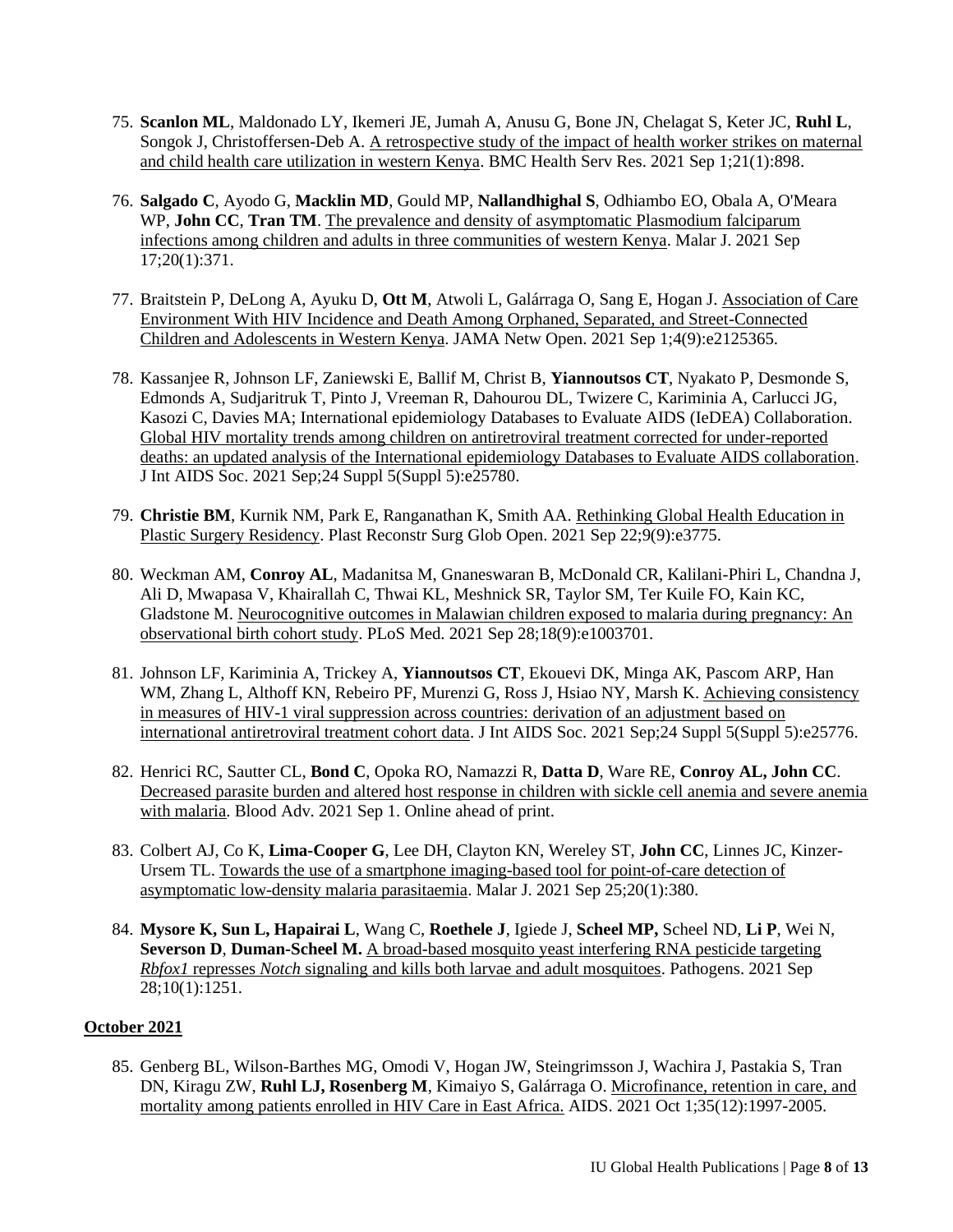- 86. **Li HW**, **Scanlon ML**, Kisilu N, **Litzelman DK**. [The role of community health workers in the surgical](https://pubmed.ncbi.nlm.nih.gov/34602064/)  [cascade: a scoping review.](https://pubmed.ncbi.nlm.nih.gov/34602064/) Hum Resour Health. 2021 Oct 3;19(1):122.
- 87. Wang D, Darling AM, McDonald CR, Perumal N, Liu E, Wang M, Aboud S, Urassa W, **Conroy AL**, Hayford KT, Liles WC, Kain KC, Fawzi WW. [Plasma concentrations of leptin at mid-pregnancy are](https://pubmed.ncbi.nlm.nih.gov/34615489/)  [associated with gestational weight gain among pregnant women in Tanzania: a prospective cohort study.](https://pubmed.ncbi.nlm.nih.gov/34615489/) BMC Pregnancy Childbirth. 2021 Oct 6;21(1):675.
- 88. **Anderson C, Li H**, Cheboiwo V, **Fisher S**, Chepkemoi E, Rutto E, **Carpenter K, Keung C,** Saula P, **Gray B.** [Uncomplicated gastroschisis care in the US and Kenya: Treatment at two tertiary care centers.](https://pubmed.ncbi.nlm.nih.gov/34749982/) J Pediatr Surg. 2021 Oct 10:S0022-3468(21)00659-X. Online ahead of print.
- 89. **McHenry MS**, Oyungu E, **Yang Z**, Ombitsa AR, Cherop C, Vreeman RC. [Neurodevelopmental](https://pubmed.ncbi.nlm.nih.gov/34746048/)  [Outcomes of Young Children Born to HIV-Infected Mothers: A Pilot Study.](https://pubmed.ncbi.nlm.nih.gov/34746048/) Front Pediatr. 2021 Oct 21;9:697091.
- 90. Deathe AR, Oyungu E, Ayaya SO, Ombitsa AR, McAteer CI, Vreeman RC, **McHenry MS**. [Preventive](https://pubmed.ncbi.nlm.nih.gov/34714463/)  [Health Service Coverage Among Infants and Children at Six Maternal-Child Health Clinics in Western](https://pubmed.ncbi.nlm.nih.gov/34714463/)  [Kenya: A Cross-Sectional Assessment.](https://pubmed.ncbi.nlm.nih.gov/34714463/) Matern Child Health J. 2021 Oct 29. doi: 10.1007/s10995-021- 03271-8. Online ahead of print.
- 91. Mburu W, **Conroy AL**, Cusick SE, Bangirana P, **Bond C**, Zhao Y, Opoka RO, **John CC**. [The Impact of](https://pubmed.ncbi.nlm.nih.gov/34755192/)  [Undernutrition on Cognition in Children with Severe Malaria and Community Children: A Prospective 2-](https://pubmed.ncbi.nlm.nih.gov/34755192/) [Year Cohort Study.](https://pubmed.ncbi.nlm.nih.gov/34755192/) J Trop Pediatr. 2021 Oct 6;67(5).

# **November 2021**

- 92. van Weelderen RE, Njuguna F, Klein K, Mostert S, Langat S, **Vik TA**, Olbara G, Kipng'etich M, Kaspers GJL. [Outcomes of pediatric acute myeloid leukemia treatment in Western Kenya.](https://pubmed.ncbi.nlm.nih.gov/34811958/) Cancer Rep (Hoboken). 2021 Nov 22:e1576. Online ahead of print.
- 93. **Mysore K, Sun L, Hapairai L**, Wang C, Igiede J, **Roethele J**, **Scheel MP,** Scheel ND, **Li P**, Wei N, **Severson D**, **Duman-Scheel M.** [A Yeast RNA-Interference Pesticide Targeting the Irx Gene Functions](https://pubmed.ncbi.nlm.nih.gov/34821787/)  [as a Broad-Based Mosquito Larvicide and Adulticide.](https://pubmed.ncbi.nlm.nih.gov/34821787/) Insects. 2021 Nov 2;12(11):986.
- 94. Leligdowicz A, **Conroy AL**, Hawkes M, Richard-Greenblatt M, Zhong K, Opoka RO, Namasopo S, Bell D, Liles WC, da Costa BR, Jüni P, Kain KC. [Risk-stratification of febrile African children at risk of](https://pubmed.ncbi.nlm.nih.gov/34824252/)  [sepsis using sTREM-1 as basis for a rapid triage test.](https://pubmed.ncbi.nlm.nih.gov/34824252/) Nat Commun. 2021 Nov 25;12(1):6832.
- 95. Batte A, Murphy KJ, Namazzi R, Co K, Opoka RO, Ssenkusu JM, **John CC, Conroy AL**. [Evaluating](https://pubmed.ncbi.nlm.nih.gov/34742257/)  [kidney function using a point-of-care creatinine test in Ugandan children with severe malaria: a](https://pubmed.ncbi.nlm.nih.gov/34742257/)  [prospective cohort study.](https://pubmed.ncbi.nlm.nih.gov/34742257/) BMC Nephrol. 2021 Nov 6;22(1):369.
- 96. Bryan A, Tatem K, Diuguid-Gerber J, Cooke C, Romanoff A, Choudhury N, **Scanlon ML**, Kishore P, Sydney E, Masci J, Bakshi P, Pemmasani S, Davis NJ, Maru D. [Cross-sectional study evaluating the](https://pubmed.ncbi.nlm.nih.gov/34732494/)  [seroprevalence of SARS-CoV-2 antibodies among healthcare workers and factors associated with](https://pubmed.ncbi.nlm.nih.gov/34732494/)  [exposure during the first wave of the COVID-19 pandemic in New York.](https://pubmed.ncbi.nlm.nih.gov/34732494/) BMJ Open. 2021 Nov 3;11(11):e053158.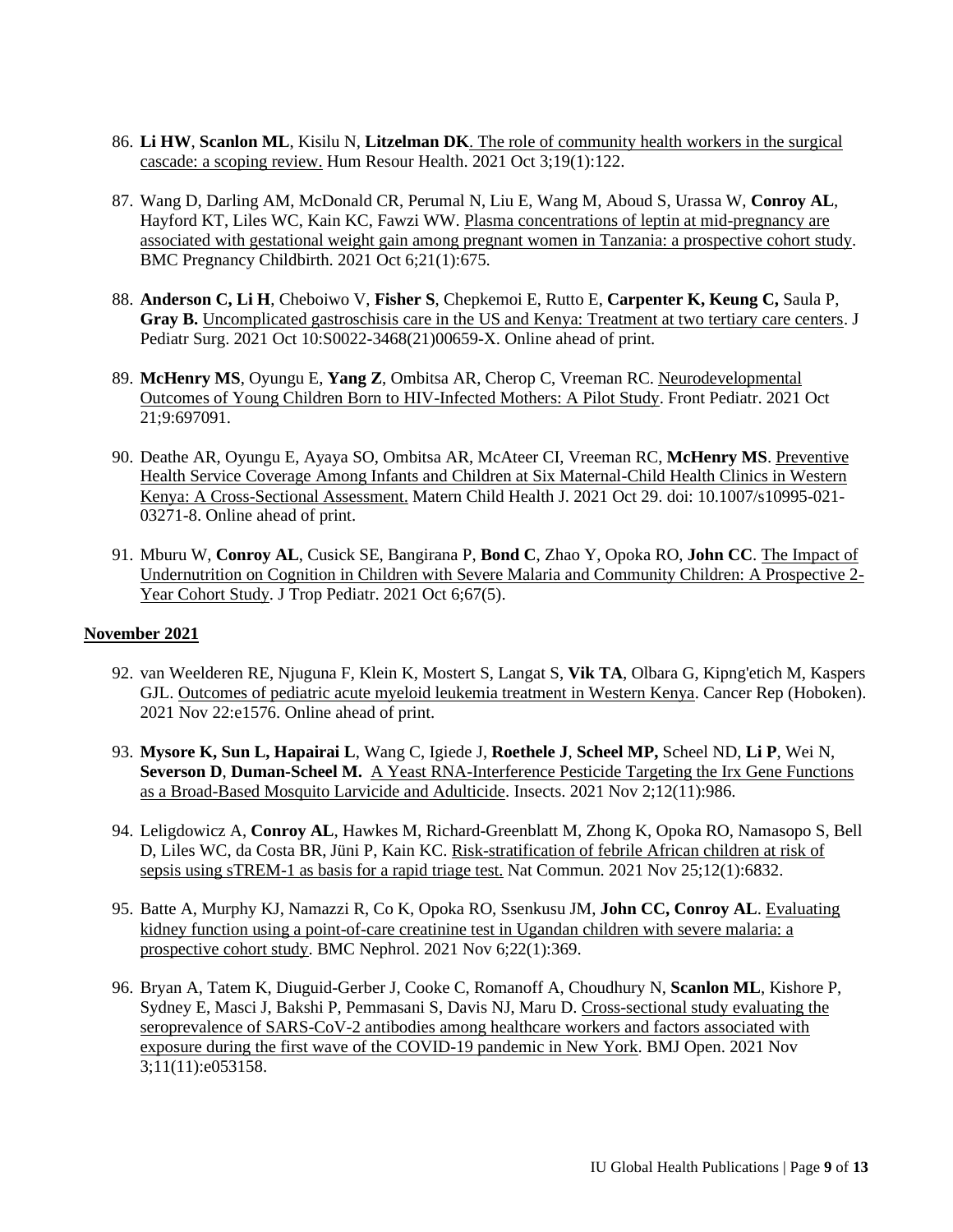- 97. Romo ML, Patel RC, Edwards JK, **Humphrey JM**, **Musick BS**, **Bernard C**, Maina MW, Brazier E, Castelnuovo B, Penner J, Wyka K, Cardoso SW, Ly PS, Kunzekwenyika C, Cortés CP, Panczak R, Kelvin EA, **Wools-Kaloustian KK**, Nash D; International epidemiology Databases to Evaluate AIDS (IeDEA)\*. [Disparities in Dolutegravir Uptake Affecting Females of Reproductive Age With HIV in Low](https://pubmed.ncbi.nlm.nih.gov/34843382/)[and Middle-Income Countries After Initial Concerns About Teratogenicity: An Observational Study.](https://pubmed.ncbi.nlm.nih.gov/34843382/) Ann Intern Med. 2021 Nov 30. Online ahead of print.
- 98. Barry M, Temsah MH, Alhuzaimi A, Alamro N, Al-Eyadhy A, Aljamaan F, Saddik B, Alhaboob A, Alsohime F, Alhasan K, Alrabiaah A, Alaraj A, Halwani R, Jamal A, Alsubaie S, Al-Shahrani FS, Memish ZA, **Al-Tawfiq JA**. [COVID-19 vaccine confidence and hesitancy among health care workers: A](https://pubmed.ncbi.nlm.nih.gov/34843462/)  [cross-sectional survey from a MERS-CoV experienced nation.](https://pubmed.ncbi.nlm.nih.gov/34843462/) PLoS One. 2021 Nov 29;16(11):e0244415.
- 99. Alhasan K, Aljamaan F, Temsah MH, Alshahrani F, Bassrawi R, Alhaboob A, Assiri R, Alenezi S, Alaraj A, Alhomoudi RI, Batais MA, Al-Eyadhy L, Halwani R, AbdulMajeed N, Al-Jedai A, Senjab A, Memish ZA, Al-Subaie S, Barry M, **Al-Tawfiq JA**. [COVID-19 Delta Variant: Perceptions, Worries, and Vaccine-](https://pubmed.ncbi.nlm.nih.gov/34828612/)[Booster Acceptability among Healthcare Workers.](https://pubmed.ncbi.nlm.nih.gov/34828612/) Healthcare (Basel). 2021 Nov 17;9(11):1566.
- 100. Samuel J, **Gardner A**, Rakhmanina NY, Malati CY. [Transitioning and sequencing paediatric](https://www.hilarispublisher.com/open-access/transitioning-and-sequencing-paediatric-antiretroviral-treatmentregimens-in-the-dolutegravir-era-emerging-questionsand-considerati-79650.html)  [antiretroviral treatment regimens in the Dolutegravir era: Emerging questions and considerations.](https://www.hilarispublisher.com/open-access/transitioning-and-sequencing-paediatric-antiretroviral-treatmentregimens-in-the-dolutegravir-era-emerging-questionsand-considerati-79650.html) J of AIDS & Clin Research. 2021;12(11).

## **December 2021**

- 101. Seth D, Williams VL, McMahon DE, Regan S, Busakhala N, **Wools-Kaloustian K**, Mosojane K, Ralefala TB, Kayembe M, Iregbu K, Kwaghe V, Jedy-Agba E, Oyesiku L, **Maurer T**, Jaquet A, Bassett IV, Martin J, Grover S, Freeman EE; International Epidemiology Databases to Evaluate AIDS (IeDEA). [The role of dermatology in Kaposi sarcoma diagnosis across 3 regions in sub-Saharan Africa.](https://pubmed.ncbi.nlm.nih.gov/32763329/) J Am Acad Dermatol. 2021 Dec;85(6):1414-1417.
- 102. [Olbara G, van der Wijk T, Njuguna F, Langat S, Mwangi H,](https://pubmed.ncbi.nlm.nih.gov/34569156/) **Skiles J**, **Vik TA**, Kaspers GJL, [Mostert S. Childhood acute lymphoblastic leukemia treatment in an academic hospital in Kenya:](https://pubmed.ncbi.nlm.nih.gov/34569156/)  [Treatment outcomes and health-care providers' perspectives.](https://pubmed.ncbi.nlm.nih.gov/34569156/) Pediatr Blood Cancer. 2021 Dec;68(12):e29366.
- 103. Romo ML, Edwards JK, Semeere AS, **Musick BS**, Urassa M, Odhiambo F, Diero L, Kasozi C, Murenzi G, Lelo P, Wyka K, Kelvin EA, Sohn AH, **Wools-Kaloustian KK**, Nash D. [Viral load status](https://pubmed.ncbi.nlm.nih.gov/34893813/)  [before switching to dolutegravir-containing antiretroviral therapy and associations with HIV treatment](https://pubmed.ncbi.nlm.nih.gov/34893813/)  [outcomes in sub-Saharan Africa.](https://pubmed.ncbi.nlm.nih.gov/34893813/) Clin Infect Dis. 2021 Dec 5:ciab1006. Online ahead of print.
- 104. Han WM, Law MG, Egger M, **Wools-Kaloustian K**, Moore R, McGowan C, Kumarasamy N, Desmonde S, Edmonds A, Davies MA, **Yiannoutsos C**, Althoff KN, Cortes CP, Mohamed TJ, Jaquet A, Anastos K, Euvrard J, Castelnuovo B, Salters K, Coelho LE, Ekouevi DK, Eley B, Diero L, Zaniewski E, Ford N, Sohn AH, Kariminia A; IeDEA collaboration. [Global estimates of viral suppression in children](https://pubmed.ncbi.nlm.nih.gov/34856180/)  and adolescents and adults on [antiretroviral therapy adjusted for missing viral load measurements: a](https://pubmed.ncbi.nlm.nih.gov/34856180/)  [multiregional, retrospective cohort study in 31 countries.](https://pubmed.ncbi.nlm.nih.gov/34856180/) Lancet HIV. 2021 Dec;8(12):e766-e775.
- 105. **Datta D**, Bangirana P, Opoka RO, **Conroy AL**, **Co K**, **Bond C**, Zhao Y, Kawata K, Saykin AJ, John CC. Association of Plasma Tau With Mortality and Long-term Neurocognitive Impairment in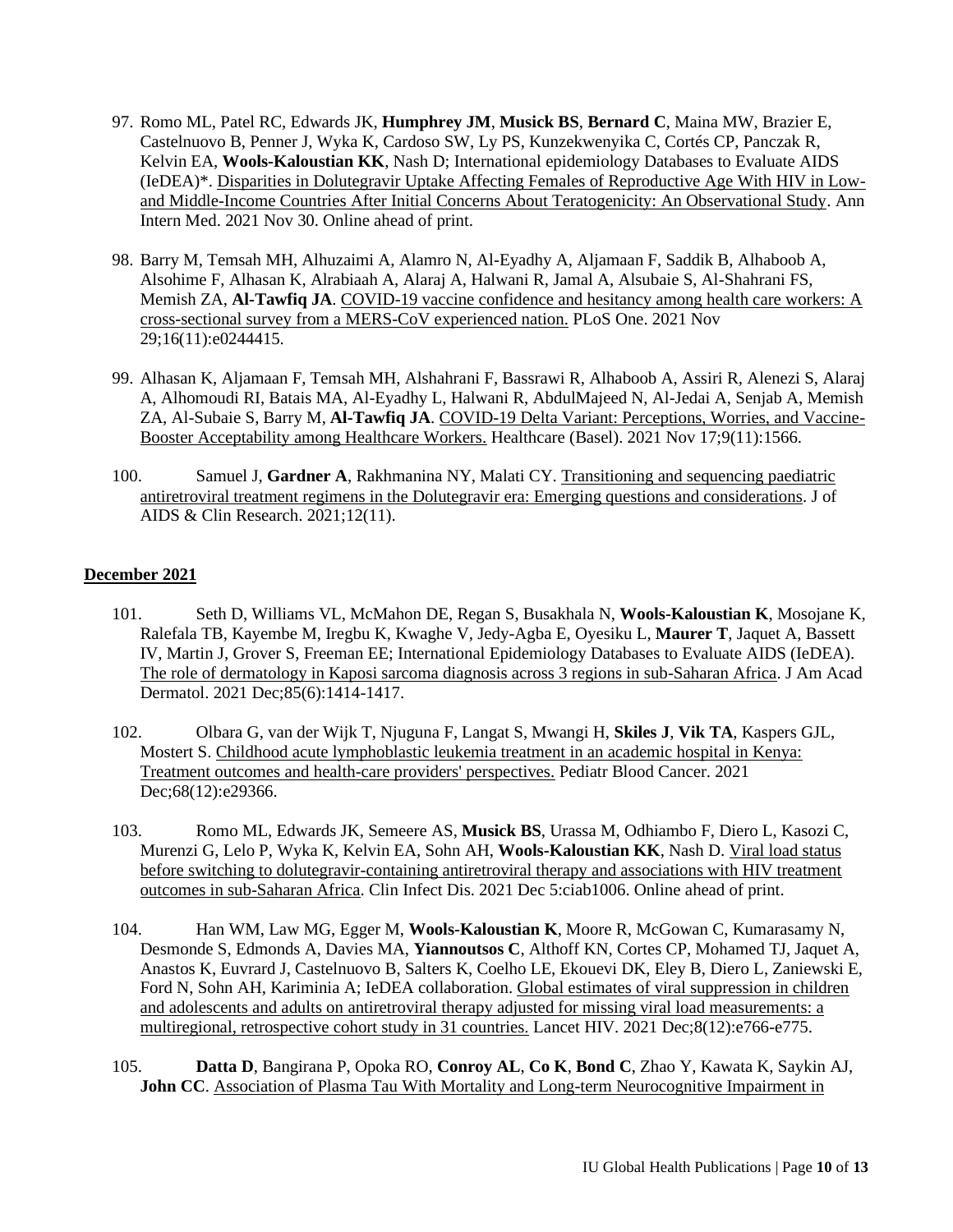[Survivors of Pediatric Cerebral Malaria and Severe Malarial Anemia.](https://pubmed.ncbi.nlm.nih.gov/34889945/) JAMA Netw Open. 2021 Dec 1;4(12):e2138515.

- 106. Konrad ER, Soo J, **Conroy AL**, Namasopo S, Opoka RO, Hawkes MT. [Interleukin-18 binding](https://pubmed.ncbi.nlm.nih.gov/34875584/)  [protein in infants and children hospitalized with pneumonia in low-resource settings.](https://pubmed.ncbi.nlm.nih.gov/34875584/) Cytokine. 2021 Dec 5;150:155775. Online ahead of print.
- 107. **Al-Tawfiq JA**, Azhar EI, Memish ZA, Zumla A. [Middle East Respiratory Syndrome](https://pubmed.ncbi.nlm.nih.gov/34918324/)  [Coronavirus.](https://pubmed.ncbi.nlm.nih.gov/34918324/) Semin Respir Crit Care Med. 2021 Dec;42(6):828-838. Online ahead of print.
- 108. Leuba SI, Westreich D, Bose CL, Powers KA, Olshan A, Taylor S, Tshefu A, Lokangaka A, Carlo WA, Chomba E, **Liechty EA, Bucher SL**, Esamai F, Jessani S, Saleem S, Goldenberg RL, Moore J, Nolen T, Hemingway-Foday J, McClure EM, Koso-Thomas M, Derman RJ, Hoffman M, Bauserman M. [Predictors of Plasmodium falciparum infection in the first trimester among nulliparous women from](https://pubmed.ncbi.nlm.nih.gov/34888658/)  [Kenya, Zambia, and the Democratic Republic of the Congo.](https://pubmed.ncbi.nlm.nih.gov/34888658/) J Infect Dis. 2021 Dec 9:jiab588. Online ahead of print.
- 109. Uittenboogaard A, Njuguna F, Mostert S, Langat S, van de Velde ME, Olbara G, **Vik TA**, Kaspers GJL[. Outcomes of Wilms tumor treatment in western Kenya.](https://pubmed.ncbi.nlm.nih.gov/34908225/) Pediatr Blood Cancer. 2021 Dec 15:e29503. Online ahead of print.
- 110. Moscibrodzki P, **Enane LA**, Hoddinott G, Brooks MB, Byron V, Furin J, Seddon JA, Meyersohn L, Chiang SS. [The Impact of Tuberculosis on the Well-Being of Adolescents and Young Adults.](https://pubmed.ncbi.nlm.nih.gov/34959546/) Pathogens. 2021 Dec 8;10(12):1591.
- 111. **McHenry MS**, Maldonado LY, Yang Z, Anusu G, Kaluhi E, Christoffersen-Deb A, Songok JJ, Ruhl LJ[. Participation in a Community-Based Women's Health Education Program and At-Risk Child](https://pubmed.ncbi.nlm.nih.gov/34933978/)  [Development in Rural Kenya: Developmental Screening Questionnaire Results Analysis.](https://pubmed.ncbi.nlm.nih.gov/34933978/) Glob Health Sci Pract. 2021 Dec 21;9(4):818-831.

# **COVID-19 Related Publications (2021)**

- 112. **Blackburn J**, **Yiannoutsos CT**, **Carroll AE**, **Halverson PK**, **Menachemi N**. [Infection Fatality](https://pubmed.ncbi.nlm.nih.gov/32877214/)  [Ratios for COVID-19 Among Noninstitutionalized Persons 12 and Older: Results of a Random-Sample](https://pubmed.ncbi.nlm.nih.gov/32877214/)  [Prevalence Study.](https://pubmed.ncbi.nlm.nih.gov/32877214/) Ann Intern Med. 2021 Jan;174(1):135-136.
- 113. **Dixon BE**, **Wools-Kaloustian KK, Fadel WF**, **Duszynski TJ, Yiannoutsos C, Halverson PK, Menachemi N**. [Symptoms and symptom clusters associated with SARS-CoV-2 infection in community](https://pubmed.ncbi.nlm.nih.gov/33760821/)[based populations: Results from a statewide epidemiological study.](https://pubmed.ncbi.nlm.nih.gov/33760821/) PLoS One. 2021 Mar 24;16(3):e0241875.
- 114. **Menachemi N, Dixon BE, Wools-Kaloustian KK, Yiannoutsos CT, Halverson PK**. [How](https://pubmed.ncbi.nlm.nih.gov/33729203/)  [Many SARS-CoV-2-Infected People Require Hospitalization? Using Random Sample Testing to Better](https://pubmed.ncbi.nlm.nih.gov/33729203/)  [Inform Preparedness Efforts.](https://pubmed.ncbi.nlm.nih.gov/33729203/) J Public Health Manag Pract. 2021 Feb 25. Online ahead of print.
- 115. **Schneider JG, Relich RF, Datta D, Bond C, Goings M, Hall D, Lei GS, Kedra J, John CC.**  [Identifying Risk Factors That Distinguish Symptomatic Severe Acute Respiratory Syndrome](https://pubmed.ncbi.nlm.nih.gov/33728202/)  Coronavirus 2 [Infection From Common Upper Respiratory Infections in Children.](https://pubmed.ncbi.nlm.nih.gov/33728202/) Cureus. 2021 Feb 10;13(2):e13266.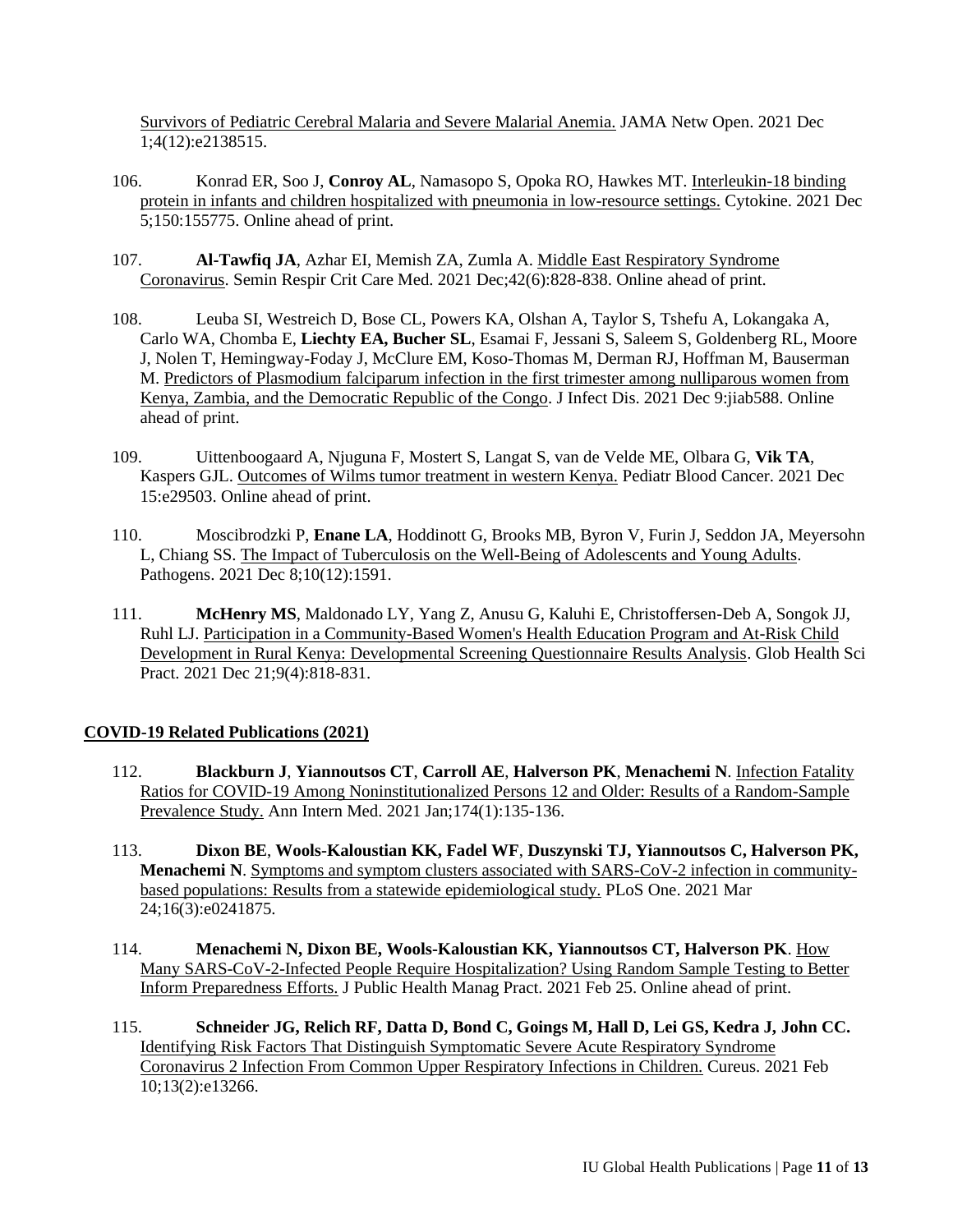- 116. **Yiannoutsos CT, Halverson PK, Menachemi N.** [Bayesian estimation of SARS-CoV-2](https://pubmed.ncbi.nlm.nih.gov/33441450/)  [prevalence in Indiana by random testing.](https://pubmed.ncbi.nlm.nih.gov/33441450/) Proc Natl Acad Sci U S A. 2021 Feb 2;118(5):e2013906118.
- 117. Evans NG, Berger ZD, Phelan AL, **Silverman RD.** [Covid-19, equity, and inclusiveness.](https://pubmed.ncbi.nlm.nih.gov/34187843/) BMJ. 2021 Jun 29;373:n1631.
- 118. [Masterson AN, Muhoberac BB, Gopinadhan A, Wilde DJ, Deiss FT,](https://pubmed.ncbi.nlm.nih.gov/34125535/) **John CC**, Sardar R. [Multiplexed and High-Throughput Label-Free Detection of RNA/Spike Protein/IgG/IgM Biomarkers of](https://pubmed.ncbi.nlm.nih.gov/34125535/)  [SARS-CoV-2 Infection Utilizing Nanoplasmonic Biosensors.](https://pubmed.ncbi.nlm.nih.gov/34125535/) Anal Chem. 2021 Jun 14.
- 119. **Duszynski TJ, Fadel W, Wools-Kaloustian KK, Dixon BE, Yiannoutsos C, Halverson PK, Menachemi N.** [Association of Health Status and Nicotine Consumption with SARS-CoV-2 positivity](https://pubmed.ncbi.nlm.nih.gov/34600513/)  [rates.](https://pubmed.ncbi.nlm.nih.gov/34600513/) BMC Public Health. 2021 Oct 3;21(1):1786.
- 120. Schleiss MR, **John CC**, Permar SR. [Children are the key to the Endgame: A case for routine](https://pubmed.ncbi.nlm.nih.gov/34393021/)  [pediatric COVID vaccination.](https://pubmed.ncbi.nlm.nih.gov/34393021/) Vaccine. 2021 Sep 7;39(38):5333-5336.
- 121. Wong LP, Alias H, Danaee M, Ahmed J, Lachyan A, Cai CZ, Lin Y, Hu Z, Tan SY, Lu Y, Cai G, Nguyen DK, Seheli FN, Alhammadi F, Madhale MD, Atapattu M, Quazi-Bodhanya T, Mohajer S, **Zimet GD**, Zhao Q. [COVID-19 vaccination intention and vaccine characteristics influencing vaccination](https://pubmed.ncbi.nlm.nih.gov/34620243/)  [acceptance: a global survey of 17 countries.](https://pubmed.ncbi.nlm.nih.gov/34620243/) Infect Dis Poverty. 2021 Oct 7;10(1):122.

## **January 2022**

- 1. Chang AY, Karwa R, Odhiambo H, Were P, Fletcher SL, Tonui EC, Kohn MA, Lee J, Chang D, Lensing S, Namaemba DF, Busakhala N, Kiprono SK, **Maurer T**, **Goodrich S**, Pastakia SD. [Compression Therapy for](https://pubmed.ncbi.nlm.nih.gov/35025687/)  [HIV-Associated Kaposi Sarcoma Leg Lymphedema: Results of the Kenyan Improvised Compression for](https://pubmed.ncbi.nlm.nih.gov/35025687/)  [Kaposi Sarcoma Randomized Controlled Trial.](https://pubmed.ncbi.nlm.nih.gov/35025687/) JCO Glob Oncol. 2022 Jan;8:e2100329.
- 2. Johnson CA, Tran DN, Mwangi A, Sosa-Rubí SG, Chivardi C, Romero-Martínez M, Pastakia S, Robinson E, **Jennings Mayo-Wilson L**, Galárraga O. [Incorporating respondent-driven sampling into web-based discrete](https://pubmed.ncbi.nlm.nih.gov/35035272/)  [choice experiments: preferences for COVID-19 mitigation measures.](https://pubmed.ncbi.nlm.nih.gov/35035272/) Health Serv Outcomes Res Methodol. 2022 Jan 11:1-20.
- 3. **Callen G**, Chory A, Sang F, Munyoro D, Aluoch J, **Scanlon M**, **Enane L**, **McHenry M**, **Wools-Kaloustian K**, Apondi E, Vreeman R. [A Qualitative Examination of Perceived Stigma and its Sources Among](https://pubmed.ncbi.nlm.nih.gov/35024383/)  Adolescents Living [With HIV in Western Kenya.](https://pubmed.ncbi.nlm.nih.gov/35024383/) Glob Pediatr Health. 2022 Jan 6;9:23333794.
- 4. Lucas-Rincón SE, Lara-Carrillo E, Robles-Bermeo NL, Rueda-Ibarra V, Alonso-Sánchez CC, Vázquez-Rodríguez SB, Ávila-Burgos L, Medina-Solis CE, **Maupomé G**. [Experience, prevalence, need for treatment](https://pubmed.ncbi.nlm.nih.gov/35020280/)  [and cost of care for caries: A multicenter study in a developing country.](https://pubmed.ncbi.nlm.nih.gov/35020280/) Community Dent Health. 2022 Jan 12. Online ahead of print.
- 5. Nyakato P, Schomaker M, Fatti G, Tanser F, Euvrard J, Sipambo N, Fox MP, Haas AD, **Yiannoutsos CT**, Davies MA, Cornell M. [Virologic non-suppression and early loss to follow up among pregnant and non](https://pubmed.ncbi.nlm.nih.gov/35032096/)[pregnant adolescents aged 15-19 years initiating antiretroviral therapy in South Africa: a retrospective cohort](https://pubmed.ncbi.nlm.nih.gov/35032096/)  [study.](https://pubmed.ncbi.nlm.nih.gov/35032096/) J Int AIDS Soc. 2022 Jan; 25(1):e25870.
- 6. Tawe L, Choga WT, Paganotti GM, Bareng OT, Ntereke TD, Ramatlho P, Ditshwanelo D, Gaseitsiwe S, Kasvosve I, Ramogola-Masire D, Orang'o OE, Robertson E, Zetola N, Moyo S, Grover S, **Ermel AC**.